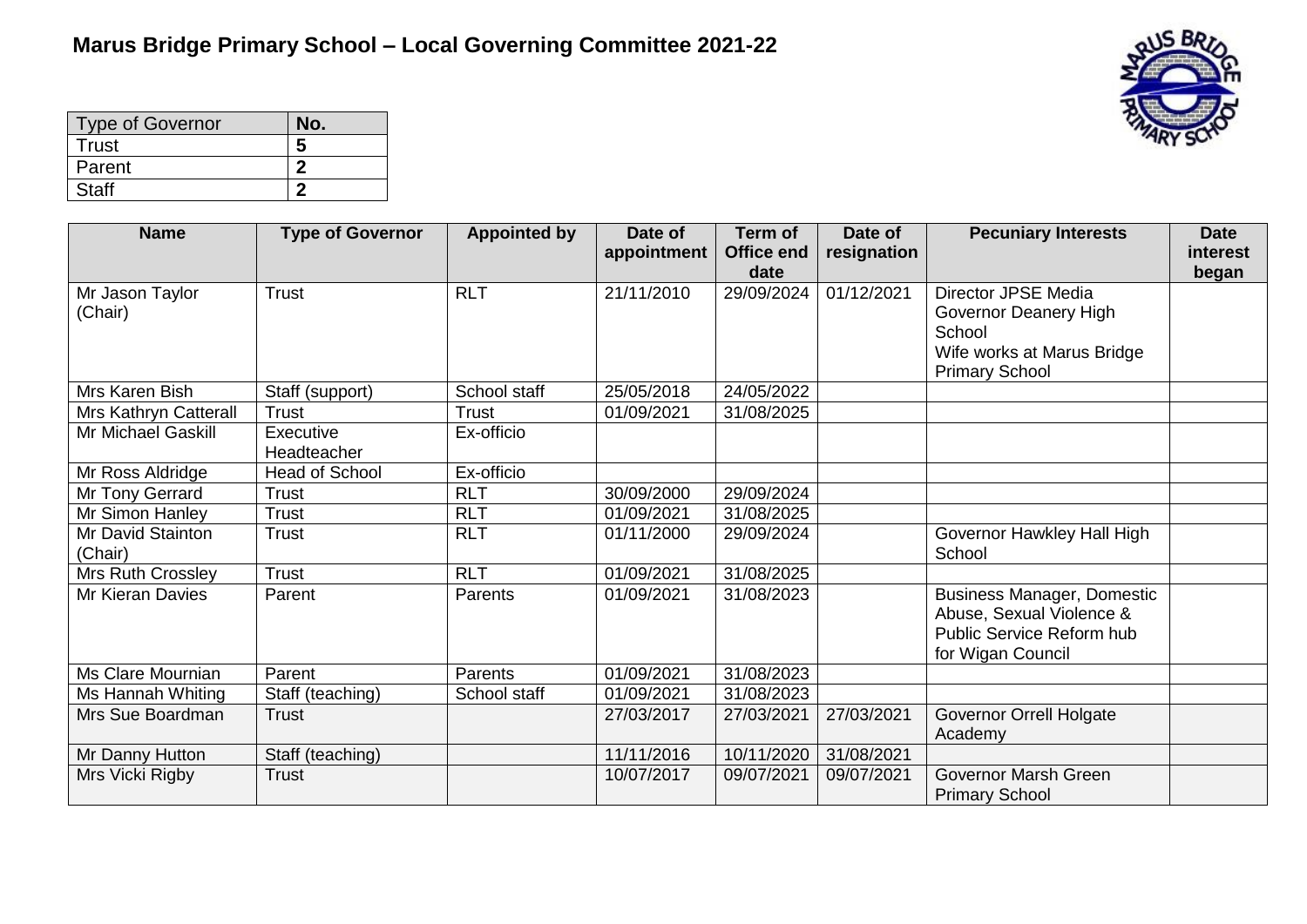# **Specific Responsibilities**

| <b>Responsibility</b>                                             | <b>Name</b>            |
|-------------------------------------------------------------------|------------------------|
| <b>Chair of Governors</b>                                         | <b>Mr D Stainton</b>   |
| <b>Vice Chair of Governors</b>                                    | <b>Mrs K Catterall</b> |
| <b>Clerk</b>                                                      | <b>Mrs Liz Roberts</b> |
| <b>Special Educational Needs &amp; Disability (SEND) Governor</b> | <b>Mrs R Crossley</b>  |
| <b>Safeguarding/Child Protection</b>                              | <b>Mr D Stainton</b>   |
| <b>Children Looked After</b>                                      | <b>Mr D Stainton</b>   |
| Link                                                              | Mr J Taylor            |
| <b>Pupil Premium</b>                                              | <b>Mr T Gerrard</b>    |
| <b>School Council</b>                                             | Miss H Whiting         |
| Curriculum                                                        | Mr S Hanley            |
| <b>Early Years</b>                                                | <b>Mrs K Catterall</b> |
| Pastoral/Nurture/Wellbeing                                        | Mr S Hanley            |
| <b>Reading Champion</b>                                           | Mrs K Catterall        |
| <b>Health and Safety</b>                                          | <b>Mrs C Mournian</b>  |

### **Committees**

# **School Standards Committee**

- Mr M. Gaskill (Headteacher)
- Mr R Aldridge
- Mrs K. Bish
- Mrs K. Catterall
- Mr S. Hanley
- Mr D. Stainton
- Miss H Whiting
- Mr K Davies